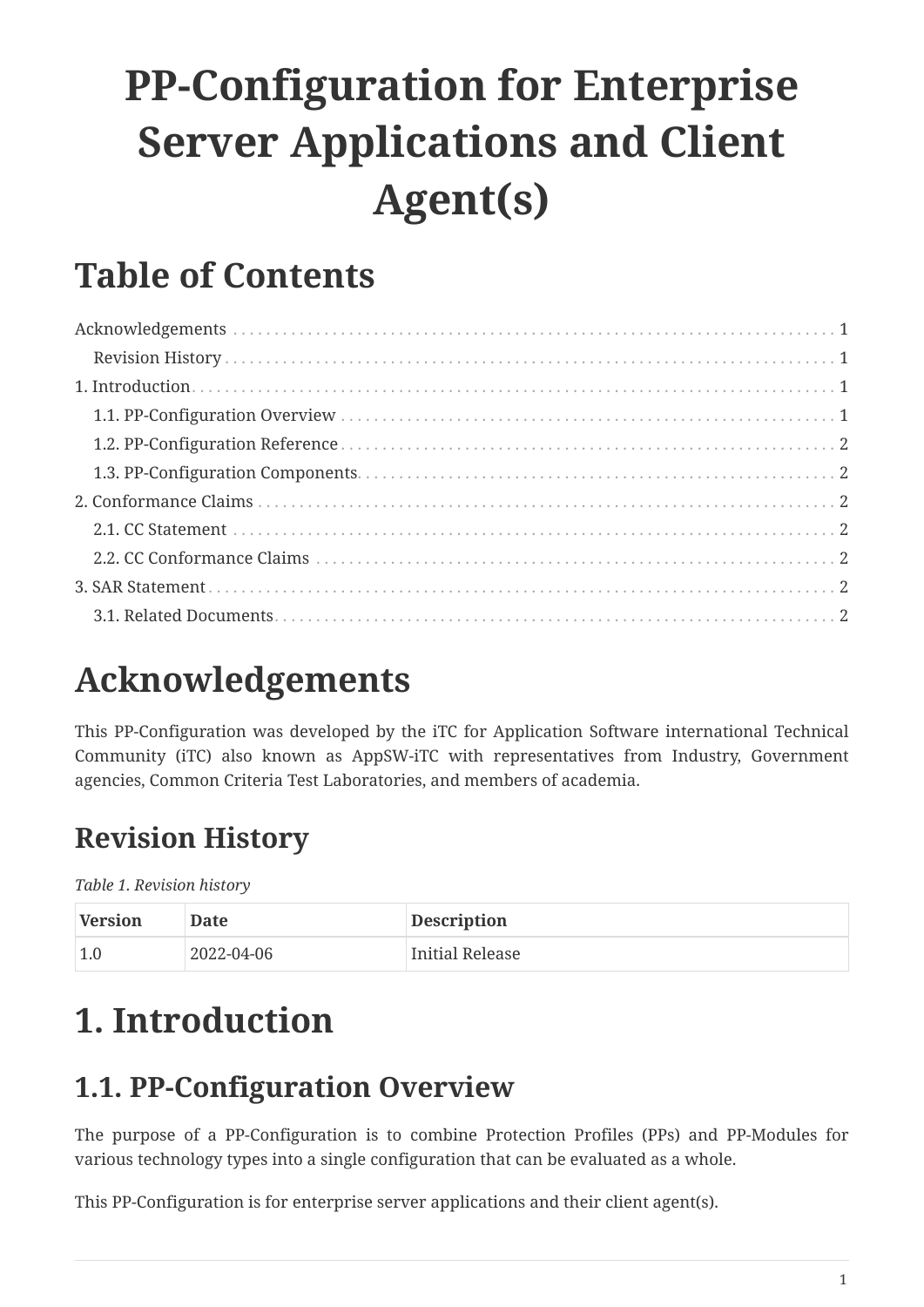### <span id="page-1-0"></span>**1.2. PP-Configuration Reference**

This PP-Configuration is identified as follows:

- PP-Configuration for Enterprise Server Applications and Client Agent(s), Version 1.0, 2022-04-06
- As a shorthand reference, it can be identified as "CFG\_APP-Server-Agent\_V1.0""

#### <span id="page-1-1"></span>**1.3. PP-Configuration Components**

This PP-Configuration includes the following components:

*Table 2. PP-Configuration Components*

| [base PP]     | $CPP_APP_SW_V1.0$ |
|---------------|-------------------|
| [PP-Module 1] | MOD_Server_v1.0   |
| [PP-Module 2] | MOD_Agent_v1.0    |

## <span id="page-1-2"></span>**2. Conformance Claims**

#### <span id="page-1-3"></span>**2.1. CC Statement**

To be conformant to this PP-Configuration, an ST must demonstrate Exact Conformance, as defined by the CC and CEM addenda for Exact Conformance, Selection-Based SFRs, and Optional SFRs.

#### <span id="page-1-4"></span>**2.2. CC Conformance Claims**

This PP-Configuration, and its components specified in section 1.3, are conformant to Parts 2 (extended) and 3 (conformant) of Common Criteria Version 3.1, Release 5 [CC].

## <span id="page-1-5"></span>**3. SAR Statement**

The set of SARs specified for this PP-Configuration are taken from, and identical to, those specified in the base PP.

#### <span id="page-1-6"></span>**3.1. Related Documents**

#### <span id="page-1-7"></span>**Common Criteria**[[1\]](#page-2-0)

*Table 3. Common Criteria References*

| [CC1] | Common Criteria for Information Technology Security Evaluation, |
|-------|-----------------------------------------------------------------|
|       | Part 1: Introduction and General Model,                         |
|       | CCMB-2017-04-001, Version 3.1 Revision 5, April 2017.           |